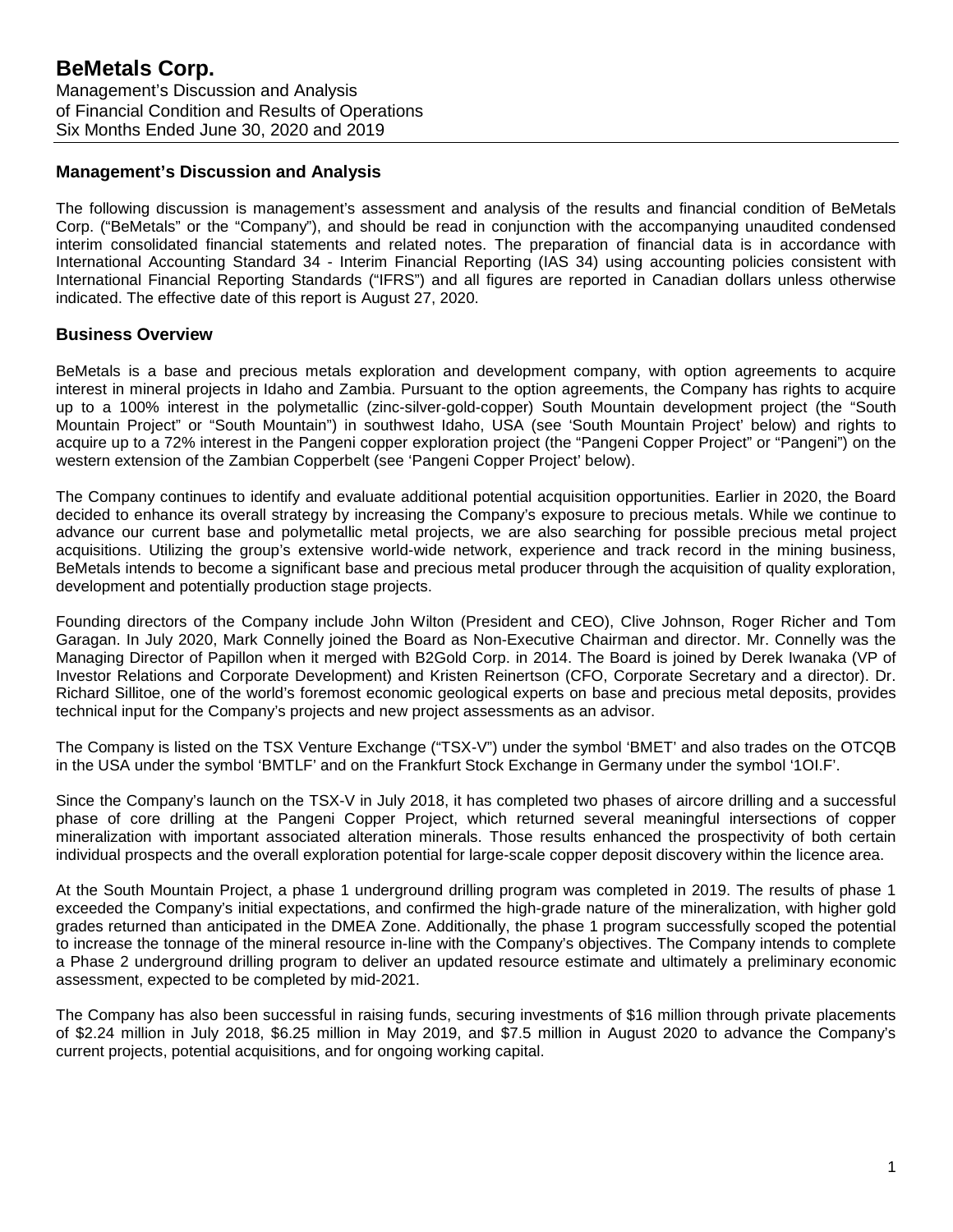# **South Mountain Project**

#### *Highlights*

In August 2019, BeMetals commenced an underground drilling program at the South Mountain Project with the objective to test potential extensions to the mineralized zones and confirm the grade distribution of the current polymetallic mineral resource estimate.

Over the past year BeMetals has formed a project team based in Boise, Idaho that is focused on advancing South Mountain. This team includes key management of Thunder Mountain Gold, Inc. ("Thunder Mountain"), the Optionees of the property, who have coordinated re-establishment of the South Mountain Project site for the start of drilling. In addition, BeMetals has appointed a project manager and project geologist. Recent work at the project included a 2,250 metre drilling program. Highlights of results to date include:

- o **Drill hole SM19-002 Interval 1:** intersected 10.51 metres grading 17.81% Zinc ("Zn"), 226 grams per tonne ("g/t") Silver ("Ag"), 2.41 g/t Gold ("Au"), 1.59% Lead ("Pb"), and 0.16% Copper ("Cu")
- o **Drill hole SM19-006:** intersected 15.70 metres grading 21.27% Zn, 147 g/tAg, 8.04 g/t Au, 0.77% Pb, and 0.30% Cu
- o **Drill hole SM19-007:** intersected 12.20 metres grading 18.16% Zn, 122.6 g/t Ag, 4.41 g/t Au, 1.55% Pb, and 0.16% Cu
- o **Drill hole SM19-003:** intersected 24.17 metres grading 11.12% Zn, 267 g/t Ag, 3.44 g/t Au, 3.75% Pb, and 0.29% Cu
- o **Drill hole SM19-014 Interval 1:** intersected 15.09 metres grading 9.59% Zn, 127.1 g/t Ag, 1.50 g/t Au, 0.69% Pb, and 0.28% Cu
- o **Drill hole SM19-014 Interval 5:** intersected 8.29 metres grading 8.11% Zn, 178.7 g/t Ag, 0.48 g/t Au, 0.57% Pb, and 1.73% Cu
- o **Drill hole SM19-010 Interval 1:** intersected 7.21 metres grading 4.37% Zn, 155.2 g/t Ag, 0.13 g/t Au, 0.03% Pb, and 2.07% Cu

The 2019 drilling results support the significant high-grade nature of the deposit, and show the robust grades in both silver and gold associated with the base metal mineralization. These results relate to drill holes completed both above (SM19- 006) and below (SM19-003/005/014/016) the Sonneman level adit in an extensive area of mineralization known as the DMEA zone. Notably, drill holes SM19-014 and SM19-016 are the Company's deepest holes to intersect multiple zones of significant mineralization. This illustrates the up and down plunge potential to extend the mineralized bodies that form the deposit with further drilling to expand the high-grade resource base during future work plans. Also drill hole SM19-010 returned significant intersections of predominantly high grade copper and silver mineralization.

The phase 1 drilling program has delivered positive results on the goals of testing the drilling strategy and targeting from the existing underground infrastructure. It has also identified areas of extensions to the mineralization. More details of these results are disclosed in the Company's news releases dated October 8, 2019, November 26, 2019, and January 20, 2020, available on the Company's website at [www.bemetalscorp.com.](http://www.bemetalscorp.com/)

In light of the impact of the COVID-19 pandemic, the Company delayed its planned 2020 drilling program, though anticipates resuming exploration and development activities in September, 2020. In the second half of 2020 and into 2021, the Company intends to initiate a phase 2 drilling program to further extend mineralized bodies at the Texas Zone, test other underground target zones, and complete some infill drilling of the DMEA zone within the property. During this phase of work, the Company also plans to conduct resource modelling, in preparation of a Preliminary Economic Assessment to be completed in 2021.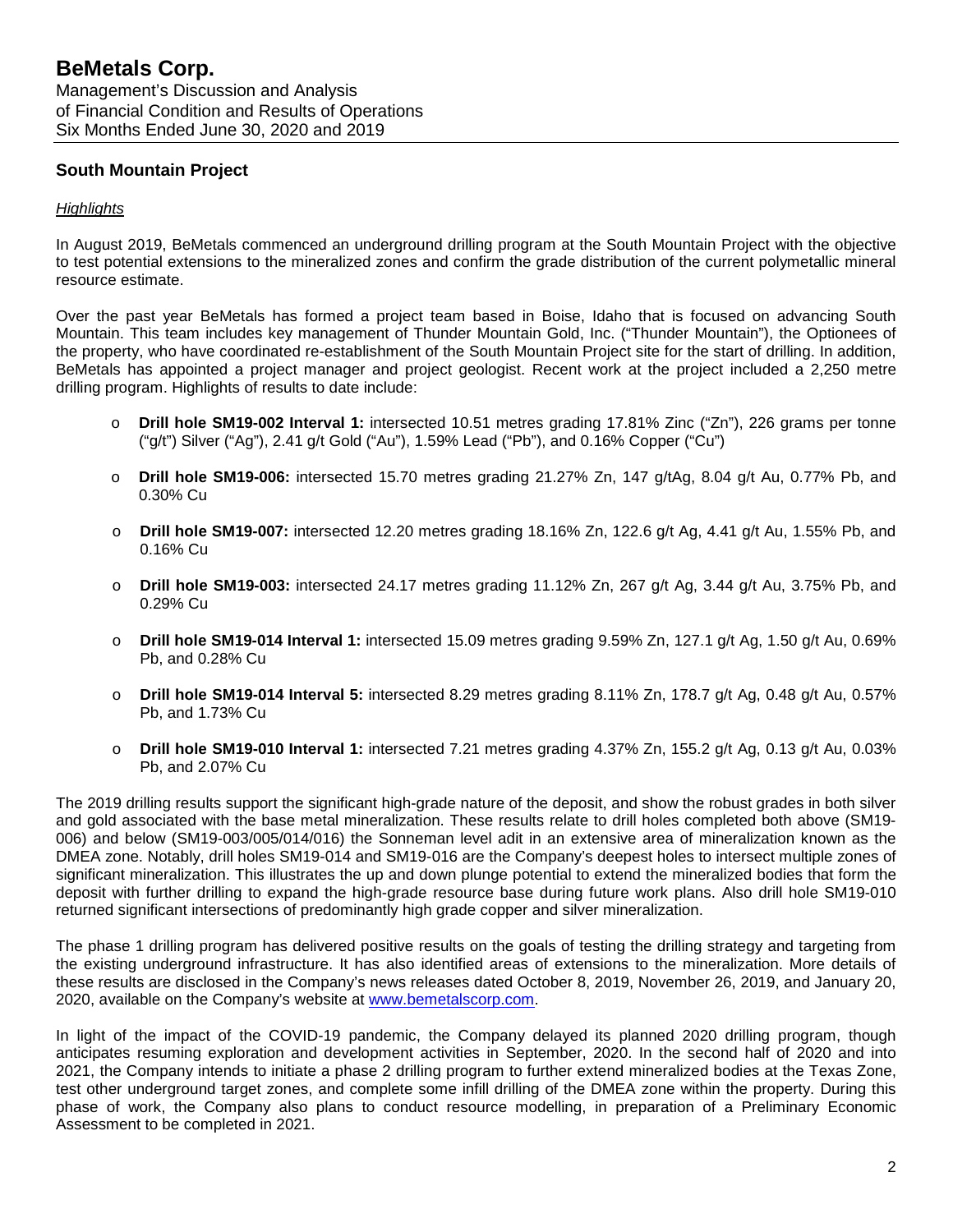#### *About the Project*

The South Mountain Project is a high-grade zinc/silver/gold/copper, polymetallic development project that is located approximately 70 miles southwest of Boise, Idaho. The project was intermittently mined from the late 1800s to the late 1960's and its existing underground workings remain intact and well maintained. Historic production has largely come from skarn-hosted and high-grade massive sulfide bodies that remain open for resource expansion at depth and along strike. These high-grade bodies comprise South Mountain's current mineral resource. According to historical smelter records approximately 53,642 tons of mineralized material has been mined to date. These records also indicate average grades of 14.5% Zn, 363.42 g/t Ag, 1.98 g/t Au, 2.4% Pb, and 1.4% Cu were realized.

The South Mountain Project is largely on and surrounded by private surface land, and as such, the permitting and environmental aspects of the project are expected to be straightforward. Permits are in place for exploration and BeMetals does not anticipate any significant barriers to any future development through following normal procedures at the South Mountain Project. Prior to the phase 1 drilling campaign, an independent technical report for the South Mountain Project's current mineral resource was completed by Hard Rock Consulting, LLC, effective April 1, 2019, and is available on the Company's website at [www.bemetalscorp.com](http://www.bemetalscorp.com/) and under the Company's profile on SEDAR at [www.sedar.com.](http://www.sedar.com/)

#### *Terms of the Agreement*

In February 2019, the Company entered into an option agreement (the "South Mountain Agreement") with Thunder Mountain and certain of its wholly-owned subsidiaries, to acquire up to a 100% interest in the South Mountain Project. In June 2019, the Company received final approval from the TSX-V of the option agreement and related transactions (the "South Mountain Transaction").

Under the terms of the South Mountain Agreement, the Company through its wholly owned subsidiary has the right to acquire from Thunder Mountain, all of its interest in the South Mountain Project by way of acquiring 100% of the outstanding shares of South Mountain Mines Inc. ("SMMI"), a wholly owned subsidiary of Thunder Mountain (the "SMMI Acquisition"). SMMI currently holds a 75% interest in the South Mountain Project and has the right to acquire the remaining 25% upon satisfying a 5% Net Returns Royalty capped at US\$5,000,000 which is due on or before November 3, 2026.

In order to complete the SMMI Acquisition, the Company must:

- 1. Make an initial cash payment of US\$100,000 upon Thunder Mountain delivering voting support agreements from shareholders controlling over 50% of outstanding Thunder Mountain shares (completed); and
- 2. Upon satisfaction of certain conditions precedent, including receipt of TSX-V acceptance and all requisite Thunder Mountain shareholder approvals:
	- a. purchase 2.5 million shares of common stock of Thunder Mountain at US\$0.10 per share by way of private placement (completed); and
	- b. issue 10 million common shares of the Company to Thunder Mountain (completed);
- 3. Make four semi-annual cash payments of US\$250,000 each (US\$250,000 completed); and
- 4. Complete a Preliminary Economic Assessment for the South Mountain Project; and
- 5. Make a final payment to Thunder Mountain consisting of cash, common shares of the Company, or a combination of both at the discretion of the Company. The final payment would be the greater of either US\$10 million or 20% of the after-tax net present value of the property as calculated in a Preliminary Economic Assessment study completed by an agreed independent author. The final payment would be decreased by US\$850,000 to account for certain cash payments previously made under items 1 and 2 above, the value of the 10 million BeMetals shares issued under item 2 above, as well as certain liabilities of SMMI to be assumed upon the SMMI Acquisition. The final payment is also capped at a maximum of 50% of the market capitalization of the Company as of the completion date of the SMMI Acquisition if applicable.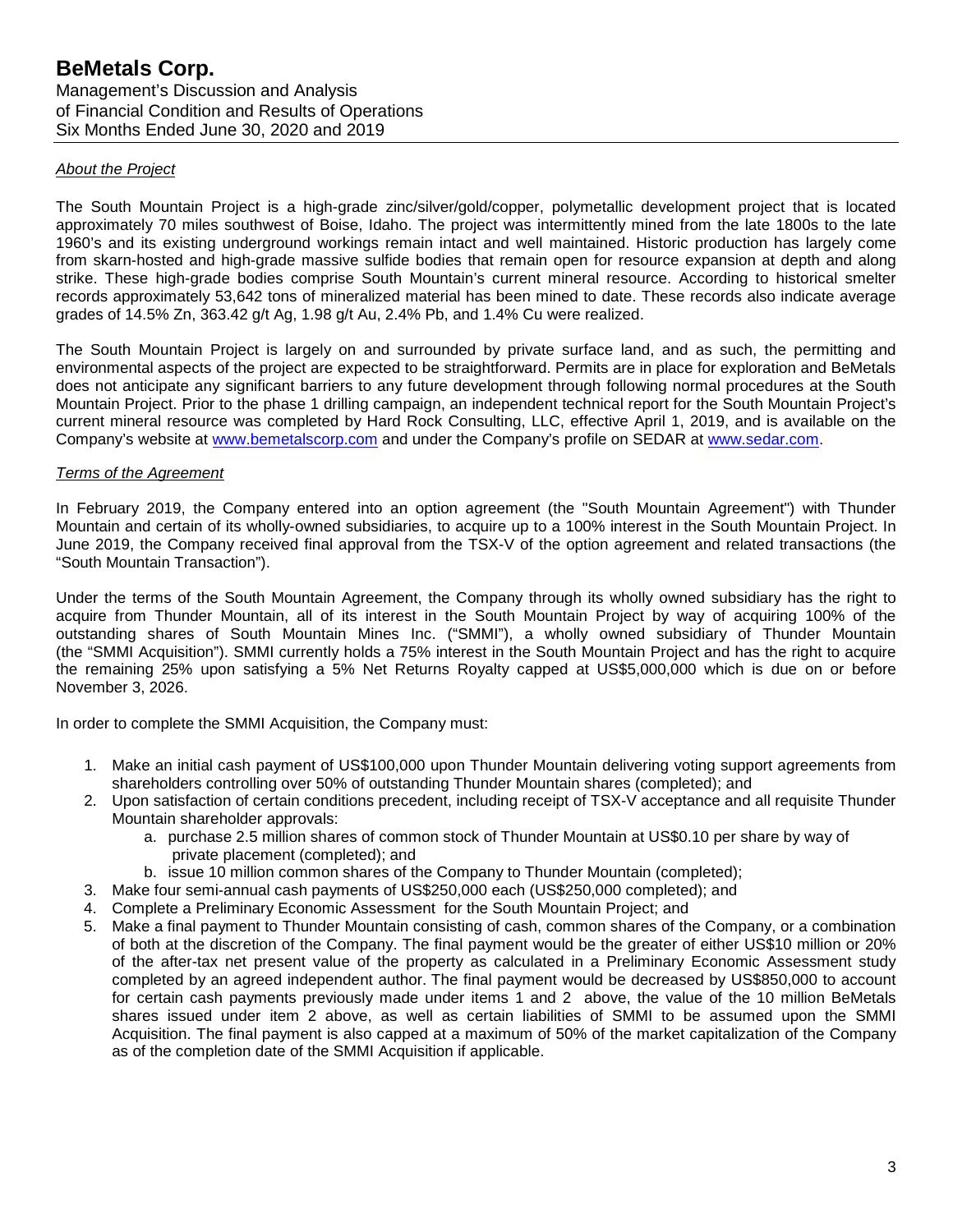In June 2020, certain milestones under the South Mountain Agreement were agreed to be extended by three months, including the remaining semi-annual cash option payments (now due September 2020, March 2021 and September 2021) as well as the final payment (the "June 2020 amendments"). Following these amendments, the Company has until September 2021 to complete the SMMI Acquisition (subject to extension in certain limited circumstances).

#### *Summary of Exploration Expenses*

The following table summarizes the exploration costs associated with the Company's South Mountain Project as at June 30, 2020:

|                                   | South       |
|-----------------------------------|-------------|
|                                   | Mountain    |
|                                   | Project     |
|                                   |             |
| Balance December 31, 2019         | \$1,920,583 |
| Advances                          | (61, 513)   |
| Consulting & wages                | 295,345     |
| Drilling                          | 19,315      |
| Site logistics                    | 86,310      |
| Balance June 30, 2020             | 2,260,040   |
|                                   |             |
| Advances unspent at June 30, 2020 | 2,090       |
|                                   |             |
| Share-based compensation          | 60,274      |
|                                   |             |
| Balance June 30, 2020             | \$2.322.404 |

# **Pangeni Copper Project**

#### *Highlights*

In January 2019, BeMetals announced further encouraging copper geochemical results from its Phase 2 aircore drilling program at the Pangeni Copper Project. The Company has now completed two phases of aircore drilling, which has totaled some 3,600 metres in 113 boreholes on the property. Based on the combined aircore programs, BeMetals generated the following three high-priority drill targets:

- o **D2 Target:** the highest tenor copper sample from the aircore programs to date on the property, of 1,459 parts per million ("ppm") Cu in borehole D2-09. This sample is at a depth of 27 metres, some 3 metres below Kalahari sand.
- o **H1 Target:** as identified by aircore boreholes H1-05 and H1-07 that returned 703 ppm and 269 ppm Cu respectively where thickness of Kalahari cover on this line averages some 26 metres.
- o **E2 Target:** defined as a broad anomalous zone including 632 ppm, 565 ppm, and 530 ppm Cu from boreholes E2-05, E2-04 and E2-03 respectively. The Kalahari cover thickness across this line averages 24 metres.

In July 2019, the Company launched a core drilling program at the Pangeni Copper Project, comprising approximately six shallow boreholes to test the three targets generated by the aircore drilling programs. Between July 2 and August 23, 1,275 metres of core drilling was completed on the Project during the 2019 field season. The core was transported to the town of Kitwe in the Zambian Copperbelt for sampling. Full laboratory results were received in October 2019, and quality assessments of the data completed. The results indicate a number of anomalous zones of predominantly copper sulphide mineralization are present at both the D2 and E2 targets. Highlights of the drilling results include: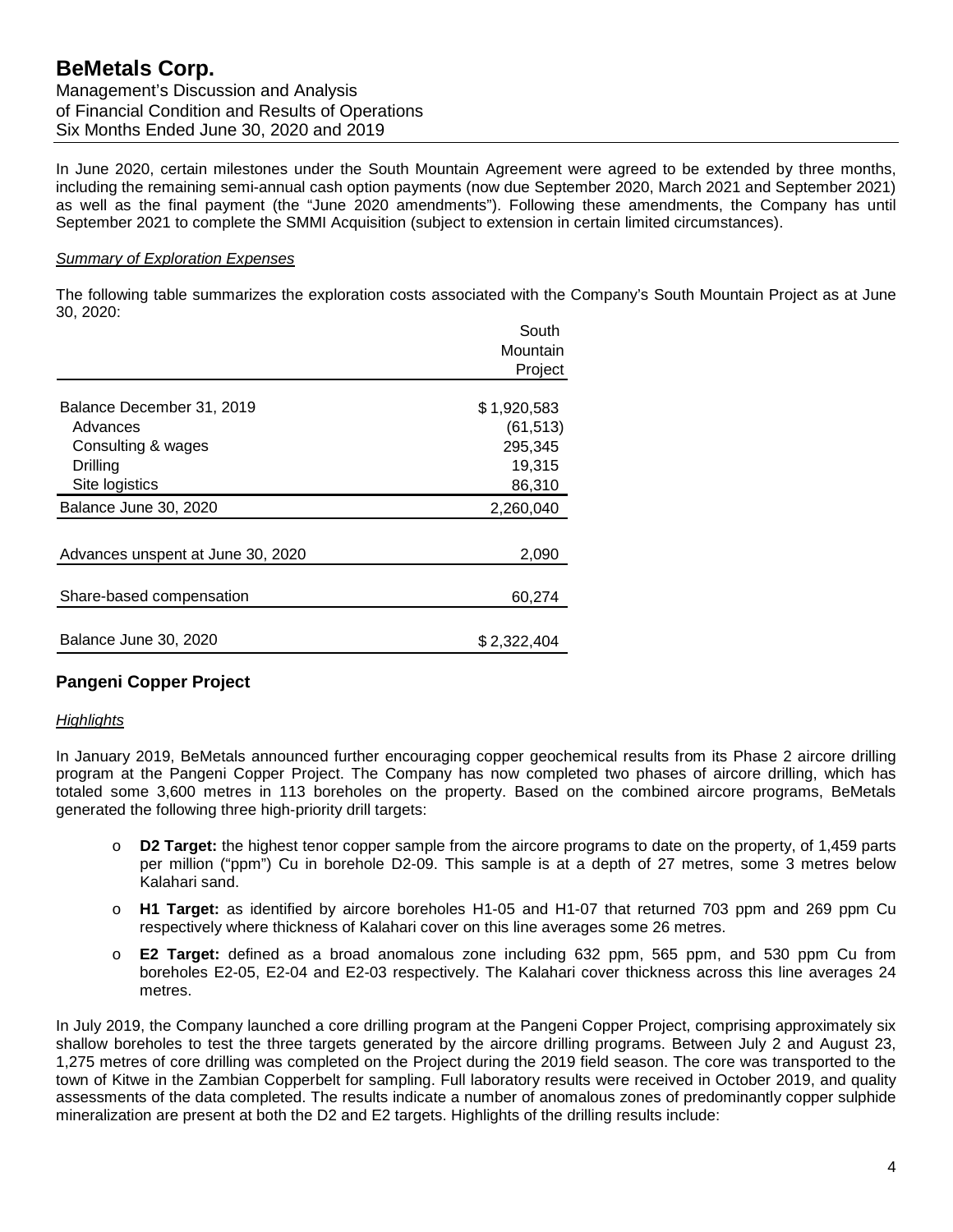- o **D2 Target**: Drill Hole D2-C1 intersected 5.50 metres grading 0.53% Cu Drill Hole D2-C2 intersected 5.56 metres grading 0.47% Cu
- o **E2 Target:** Drill Hole E2-C2 intersected 4.50 metres grading 0.39% Cu
	- o **Including**: 0.5 metres of 1.59% Cu & 0.5 metres grading 1.22% Cu

Importantly these intersections are related to broader zones of anomalous copper and associated with alteration minerals known to occur in copper deposits and mines within the region. Twelve core holes have now been drilled on this 575km<sup>2</sup> property to date, including five drill holes completed in 2016, targeting four prospects, each separated by at least 7 kilometres. Eight of the total twelve diamond drill holes have, to date, returned significant copper sulphide mineralization. The E2 target results represent a 600 metre northeast extension, of the previously drilled SW Target, under the Kalahari sand cover units. This consolidated SW (E2) prospect has now returned significant bedrock copper mineralization over some two kilometres of strike. More details of these results are disclosed in the Company's news release dated October 16, 2019 titled "BeMetals Reports Encouraging Core Drilling Results from Pangeni Copper Exploration Project in Zambia" available on the Company's website at [www.bemetalscorp.com.](http://www.bemetalscorp.com/)

Exploration plans for the 2020 field season have been designed to focus on conducting further aircore drilling at the D2, SW (E2), CT prospects for extensions and vectors towards higher grade mineralization and test other priority targets in the licence. Drilling is expected to commence during H2 2020.

#### *About the Project*

The Pangeni Copper Project is located on the western extension of the Zambian Copperbelt, within the Lufilian Arc, underlain by Katangan Supergroup metasediments situated unconformably on basement schists and gneisses, which are covered by a thin veneer of Kalahari sands. The open-pit Sentinel Copper Mine is operated by First Quantum Minerals Ltd. some 130 kilometres to the northeast of the Pangeni Project. A number of major international mining companies have identified this region of the Zambian Copperbelt to be prospective for the discovery of tier one copper mines and are also conducting extensive exploration work in this area.

The Pangeni Licence is geologically prospective for the following deposit types; Basement-hosted Cu (analogues: the Lumwana Deposit, Nyungu Prospect), Sediment-hosted stratiform Cu-Co (analogues: Nchanga, Konkola, Nkana, and Mufulira Deposits), other Domes Region Deposits e.g. Sentinel, and Kansanshi and DRC Copperbelt Deposits e.g. Lonshi, Frontier, Kamoa-Kakula).

An independent technical report for the Pangeni Copper Project, prior to the 2019 drilling campaign, has been completed by African Mining Consultants Limited, effective April 10, 2018, and is available on the Company's website at [www.bemetalscorp.com](http://www.bemetalscorp.com/) and under the Company's profile on SEDAR at [www.sedar.com.](http://www.sedar.com/)

## *Terms of the Agreement*

In February 2018, further to a November 2017 letter agreement, the Company confirmed the agreement (the "Pangeni Agreement") with Copper Cross Zambia Limited (the "Pangeni Vendor") for the right to acquire up to a 72% interest in the Pangeni Copper Project. In July 2018, the Company received final approval from the TSX-V of the option agreement and related transactions. In January 2020, certain amendments were made to the Pangeni Agreement (the "January 2020 amendments").

Under the terms of the Pangeni Agreement, and including the January 2020 amendments, to complete the acquisition of the initial 67.5% interest in the Pangeni Copper Project, the Company must:

before the second anniversary in February 2020:

- 1. make cash payments of US\$250,000 (\$327,235) (completed); and
- 2. issue a total of 780,500 common shares (completed);

and before December 31, 2020: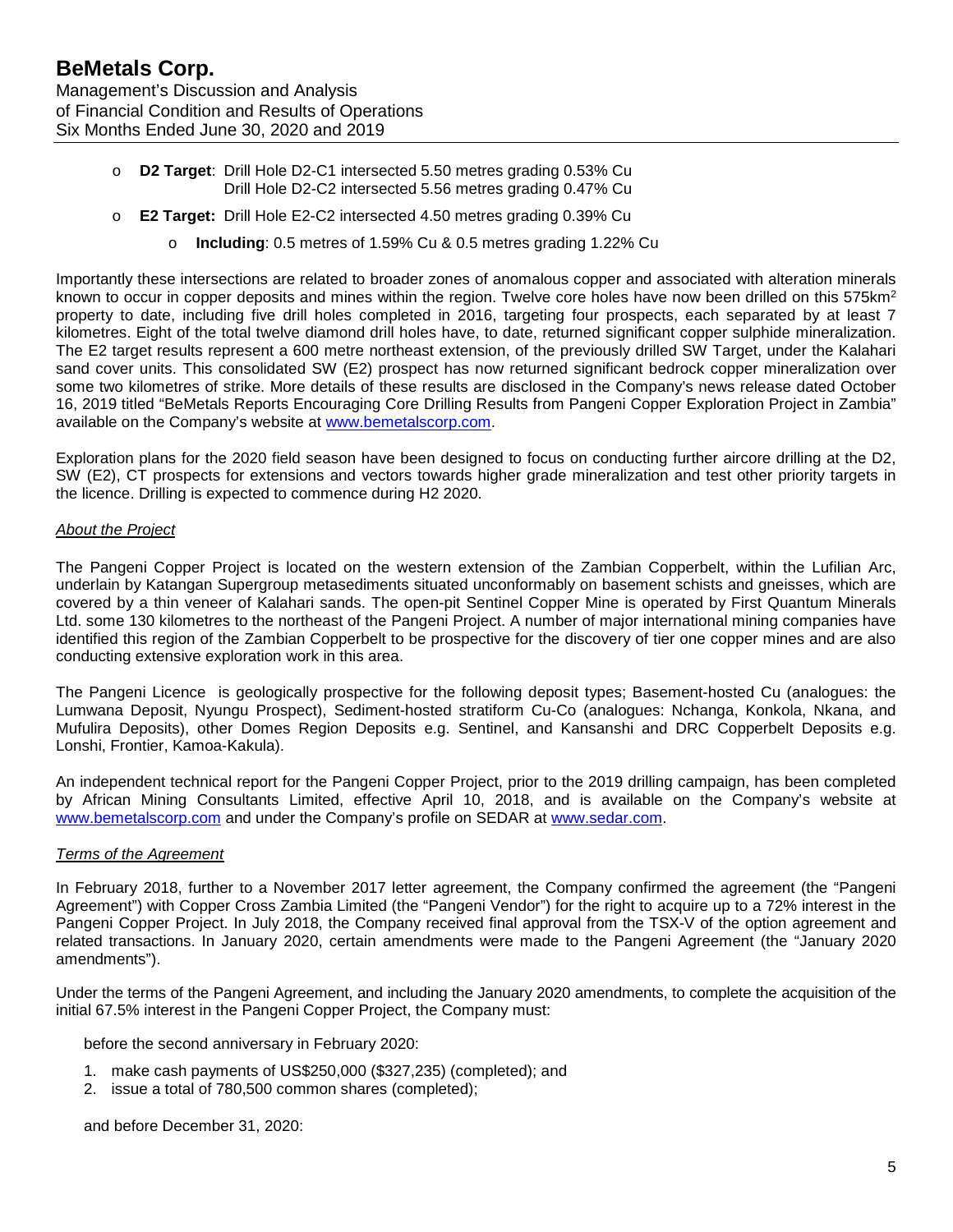3. expend US\$2.5 million in exploration work which is a firm obligation under the Pangeni Agreement and is required to be satisfied by either expenditures on exploration activities or by cash payments to the Pangeni Vendor (US\$1,486,720 advanced) (\$1,957,803). Any shortfall as at December 31, 2020, will be satisfied through the issuance of common shares of BeMetals;

and then, before the fifth anniversary in February 2023:

- 4. complete a preliminary economic assessment; and
- 5. make a further cash payment of US\$450,000 (a portion of which may be paid in common shares at the option of the Company); and
- 6. make a payment of US\$700,000 as an advanced royalty reduction payment.

Following acquisition of the initial 67.5% interest the Company can acquire an additional 4.5% interest by completing a feasibility study and making a further cash payment of US \$750,000 (a portion of which may be paid in common shares of BeMetals at the option of the Company).

At the commencement of the mine development phase, and following a feasibility study, a one-off milestone payment would be payable, based upon total proven and probable mineral reserves, as follows: US\$2 million if less than 500 kilotonnes ("kt") contained copper, US\$3 million if the contained copper is between 500 kt and 1,000kt, and US\$6 million if greater than 1,000kt contained copper. Upon commencement of production, Pangeni Mineral Resources Limited is entitled to a 3% Net Smelter Royalty (which may be reduced to 2.5% following the US\$700,000 royalty reduction payment above and further reduced to 1% following an additional royalty reduction payment by the Company, determined by an internationally recognised valuator, which is not to exceed US\$3.3 million).

## *Summary of Exploration Expenses*

The following table summarizes the advances & expenditures associated with the Company's Pangeni Copper Project expenditure commitment as at June 30, 2020:

|                                   | Pangeni     |
|-----------------------------------|-------------|
|                                   | Copper      |
|                                   | Project     |
|                                   |             |
| Balance December 31, 2019         | \$1,943,235 |
| Advances                          | (58, 447)   |
| Consulting & wages                | 53,618      |
| Drilling                          | 396         |
| Licenses/Permitting               | 15,196      |
| Site logistics                    | (12, 458)   |
| Balance June 30, 2020             | 1,941,540   |
|                                   |             |
| Advances unspent at June 30, 2020 | 16,263      |
|                                   |             |
| Balance June 30, 2020             | \$1,957,803 |

## **Overall Performance and Results of Operations**

Total assets decreased to \$10,764,753 at June 30, 2020, from \$10,894,168 at December 31, 2019. The most significant assets at June 30, 2020, were cash of \$427,384 (December 31, 2019: \$1,212,885), investments of \$280,226 (December 31, 2019: \$253,266), exploration and evaluation assets of \$6,958,685 (December 31, 2019: \$6,293,258), and Option – South Mountain of \$3,056,240 (December 31, 2019: \$3,056,240).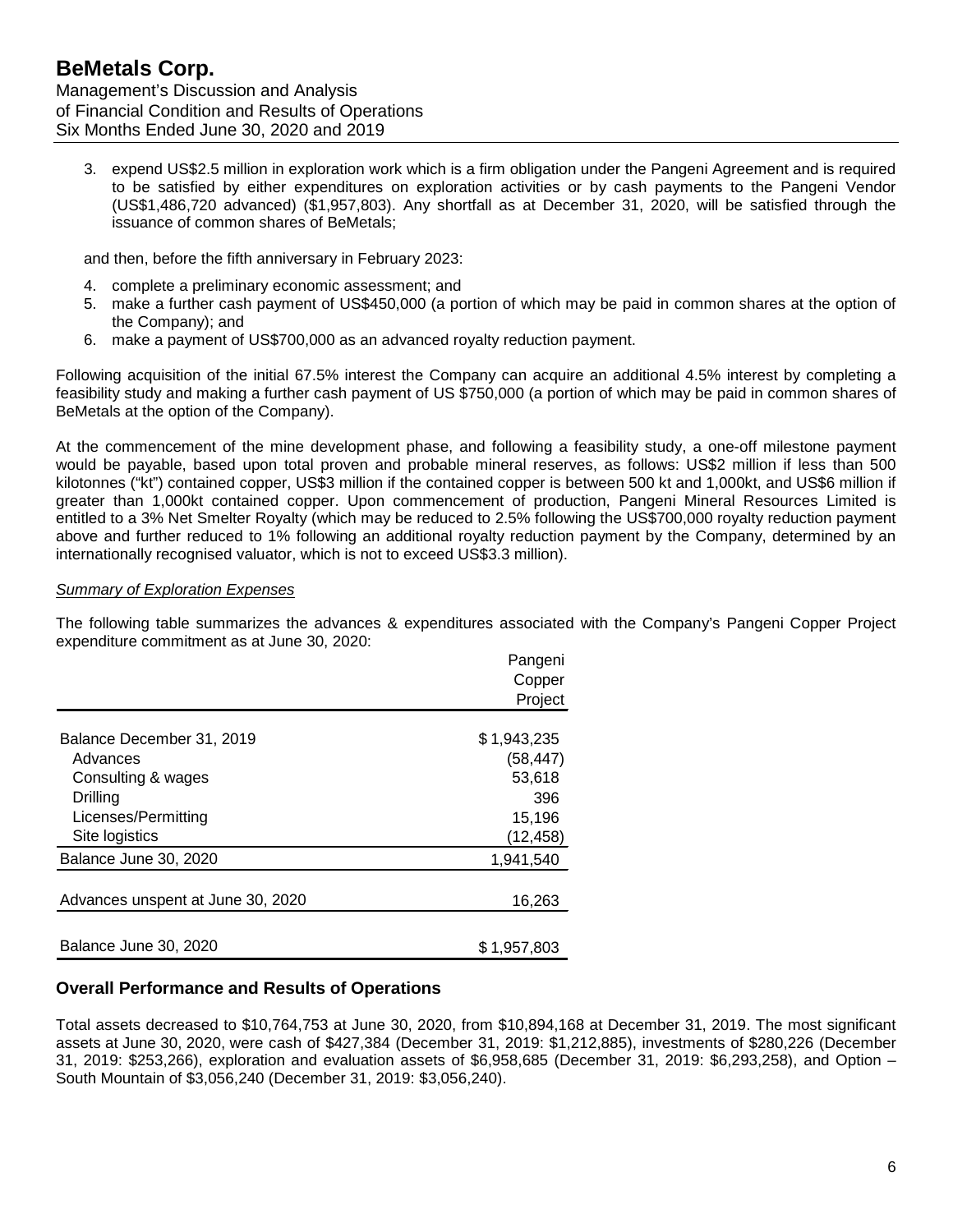#### *Three months ended June 30, 2020 and 2019*

Loss and comprehensive loss for the three months ended June 30, 2020, decreased by \$184,195, from \$358,701 for the three months ended June 30, 2019, to \$174,506 for the three months ended June 30, 2020. The decrease in loss and comprehensive loss is largely due to a decrease in:

- o Foreign exchange loss of \$45,544. Foreign exchange gain was \$42,024 for the three months ended June 30, 2020, as compared to foreign exchange loss of \$3,520 for the three months ended June 30, 2019.
- o Salaries and benefits expense of \$19,706. Salaries and benefits was \$66,350 for the three months ended June 30, 2020, as compared to \$86,056 for the three months ended June 30, 2019. This decrease in salaries and benefits expense is mostly attributable to the capitalization of salaries to exploration and evaluation expenditures.
- o Travel expense of \$29,629. Travel was \$nil for the three months ended June 30, 2020, as compared to \$29,629 for the three months ended June 30, 2019.

Unrealized loss on fair value through other comprehensive income ("FVOCI") investments of \$56,715 was recorded during the three months ended June 30, 2020 (June 30, 2019: \$138,420).

#### *Six months ended June 30, 2020 and 2019*

Loss and comprehensive loss for the six months ended June 30, 2020, increased by \$147,870, from \$524,901 for the six months ended June 30, 2019, to \$672,771 for the six months ended June 30, 2020. The increase in loss and comprehensive loss is largely due to an increase in:

- Foreign exchange loss of \$81,181. Foreign exchange loss was \$31,640 for the six months ended June 30, 2020, as compared to foreign exchange gain of \$49,541 for the six months ended June 30, 2019.
- o Share-based compensation expense of \$255,049. Share-based compensation was \$347,653 for the six months ended June 30, 2020, as compared to share-based compensation of \$92,604 for the six months ended June 30, 2019.

Partially offset by a decrease in:

- o Salaries and benefits expense of \$41,093. Salaries and benefits was \$137,119 for the six months ended June 30, 2020, as compared to \$178,212 for the six months ended June 30, 2019. This decrease in salaries and benefits expense is mostly attributable to the capitalization of salaries to exploration and evaluation expenditures.
- o Travel expense of \$20,637. Travel was \$21,539 for the six months ended June 30, 2020, as compared to \$42,176 for the six months ended June 30, 2019.

Unrealized gain on FVOCI investments of \$26,960 was recorded during the six months ended June 30, 2020 (June 30, 2019: unrealized loss of \$138,420).

## **Liquidity, Capital Resources, and Going Concern**

As at June 30, 2020, the Company had a working capital deficit of \$927,183 (December 31, 2019: \$100,778). The Company has incurred negative cash flows from operations of \$297,184 and recorded a loss of \$699,731 for the six months ended June 30, 2020 (June 30, 2019: negative cash flows from operations of \$429,577 and loss of \$386,481, respectively), and has an accumulated deficit of \$5,313,600 as at June 30, 2020 (December 31, 2019: \$4,613,869). In August 2020, the Company closed a brokered private placement offering for gross proceeds of \$7,500,000. The Company does not currently have a source of revenue. While the Company anticipates it has sufficient capital to meet its current obligations and planned activities, the Company expects it will need to raise additional capital to carry out its long- term objectives. While the Company has been successful in the past in obtaining financing, there is no assurance that it will be able to obtain adequate financing in the future or that such financing will be on terms that are acceptable to the Company.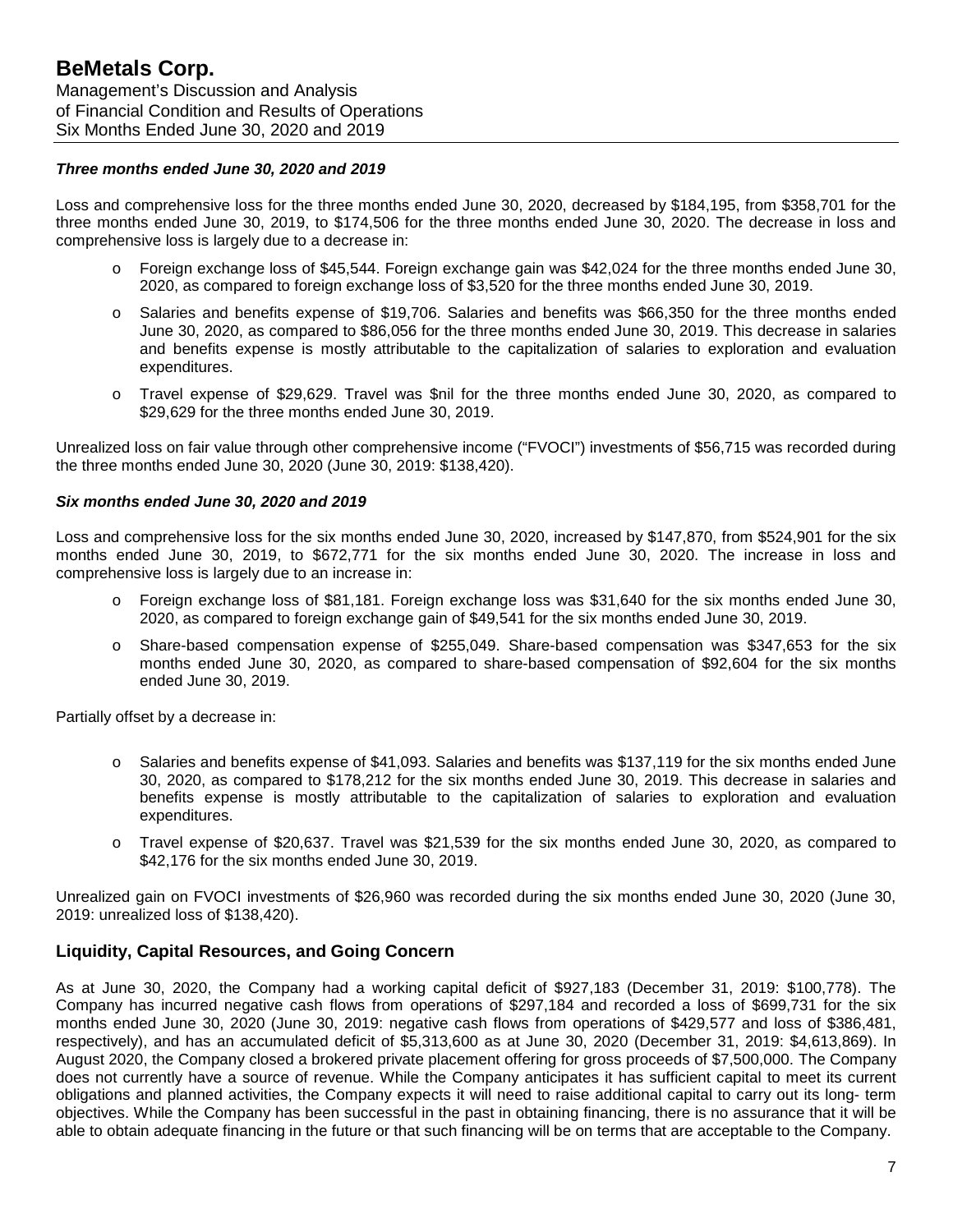This material uncertainty gives rise to significant doubt regarding the going concern assumption and, accordingly, the ultimate appropriateness of the use of accounting principles applicable to a going concern.

# **Summary of Quarterly Results**

|                                  |    | Q2                       |   | Q1         | Q4         |   | Q3         |
|----------------------------------|----|--------------------------|---|------------|------------|---|------------|
|                                  |    | 2020                     |   | 2020       | 2019       |   | 2019       |
| Revenue                          | S  | $\overline{\phantom{a}}$ |   | ٠          |            |   |            |
| Loss and comprehensive loss      |    | (174,506)                |   | (498,265)  | (258, 737) |   | (113, 788) |
| Basic and diluted loss per share |    | (0.00)                   |   | (0.00)     | (0.00)     |   | (0.00)     |
|                                  |    |                          |   |            |            |   |            |
|                                  |    | Q2                       |   | Q1         | Q4         |   | Q3         |
|                                  |    | 2019                     |   | 2019       | 2018       |   | 2018       |
| Revenue                          | \$ |                          | S |            |            | S |            |
| Loss and comprehensive loss      |    | (358, 701)               |   | (166, 200) | (417, 034) |   | (99, 801)  |
| Basic and diluted loss per share |    | (0.00)                   |   | (0.00)     | (0.01)     |   | (0.00)     |

The increase in loss and comprehensive loss for Q4 2018 was primarily the result of foreign exchange loss and sharebased compensation. The increase in loss and comprehensive loss for Q2 2019 was primarily the result of unrealized loss on FVOCI investments. The increase in loss and comprehensive loss for Q1 2020 was primarily the result of share-based compensation.

# **Outstanding Share Data**

#### *Issued and fully paid common shares*

In February 2020, the Company issued 480,500 common shares to the Pangeni Vendor.

In July 2020, the Company issued 138,950 common shares pursuant to the exercise of warrants.

In August 2020, the Company issued 18,750,000 common shares pursuant to a brokered private placement offering (the "Offering")

As at the date of this report, there were 124,296,890 common shares issued and outstanding.

#### *Escrowed shares*

Certain shares are held in escrow pursuant to a December 2009 escrow agreement, as supplemented in July 2018. These escrowed shares are being released in semi-annual tranches until July 2021.

As at the date of this report, 4,661,564 shares remain in escrow.

#### *Warrants*

In July 2020, 138,950 warrants with an exercise price of \$0.35 were exercised for total proceeds of \$48,633.

As at the date of this report, there were 6,111,043 warrants outstanding.

#### *Share options*

In January 2020, the Company granted an aggregate of 3,600,000 share options to officers and consultants of the Company, exercisable at a price of \$0.235 per share until January 7, 2030, vesting over a period of two years.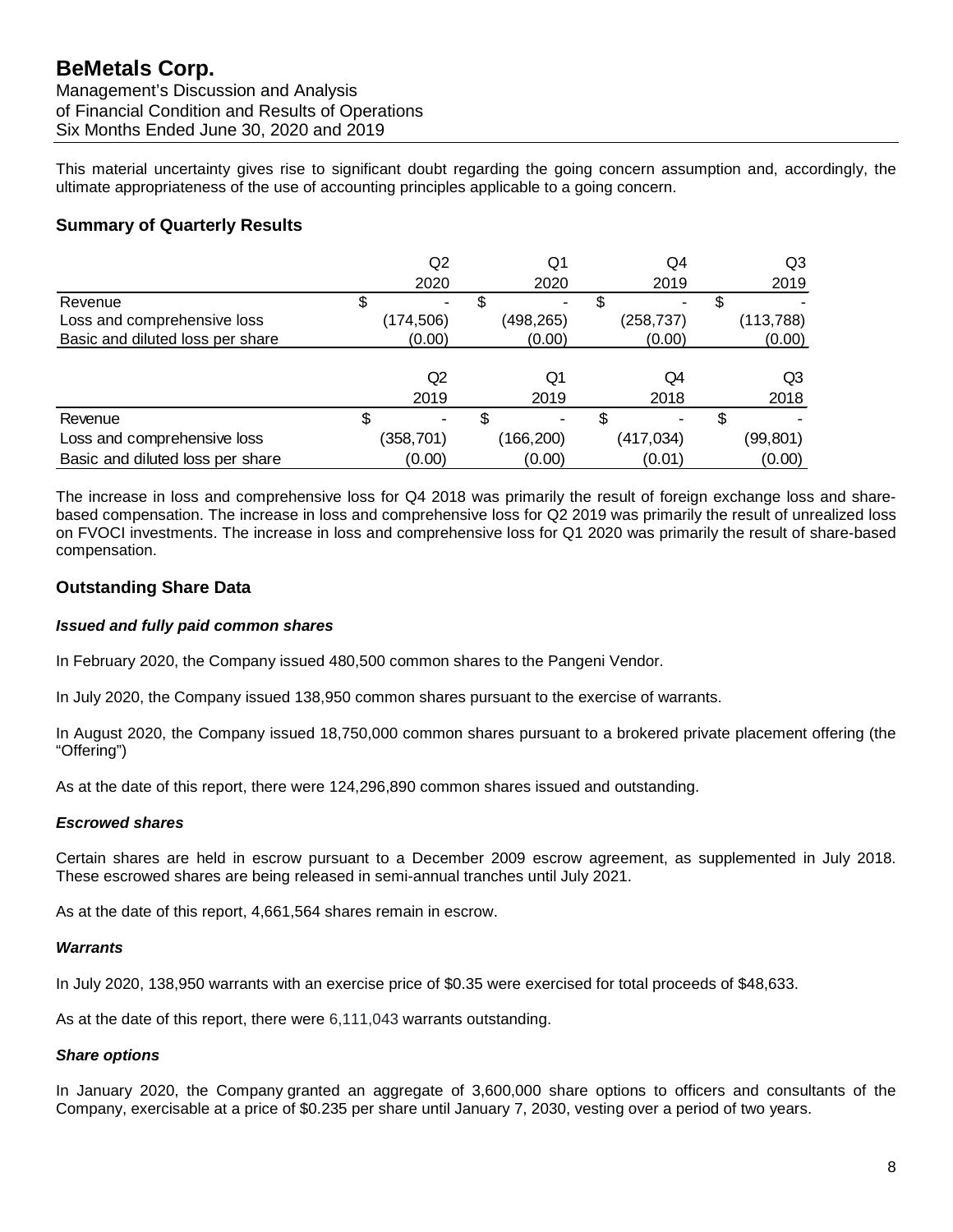In February 2020, the Company granted an aggregate of 150,000 share options to a consultant of the Company, exercisable at a price of \$0.235 per share until January 7, 2030, vesting over a period of two years.

In July 2020, the Company granted an aggregate of 750,000 share options to a director of the Company, exercisable at a price of \$0.365 per share until July 15, 2030, vesting over a period of two years.

As at the date of this report, there were 10,020,000 share options outstanding.

#### *Compensation options*

In August 2020, the Company issued 1,083,750 non-transferrable compensation options pursuant to the Offering, exercisable for a period of 24 months following the closing of the Offering at an exercise price of C\$0.40.

As at the date of this report, there were 1,083,750 compensation options outstanding.

## **Related Party Transactions**

Key management personnel include those persons having authority and responsibility for planning, directing and controlling the activities of the Company as a whole. The Company has determined that key management personnel consist of members of the Company's Board of Directors and corporate officers.

During the six months ended June 30, 2020, key management personnel compensation, including directors and officers, was comprised of \$353,544 (June 30, 2019: \$270,816), of which \$216,425 related to share-based compensation and \$137,119 related to salaries and benefits (June 30, 2019: \$92,604 and \$178,212, respectively).

## **Outlook**

The Company is currently focused on identifying and acquiring an entry-level precious metals project to complement the current project portfolio. With Mark Connelly recently joining the Board as non-executive chairman and given the experience, extensive global network, and the exceptional success of the Company's directors and key advisors in the gold sector, we expect to identify and secure a high-value precious metals project in the near-term. Increasing our exposure to gold will diversify the Company's portfolio and such an acquisition is expected to accelerate the Company's growth. We also intend to continue delivering on our goals for the advanced exploration and development of the highgrade South Mountain Polymetallic Project in Idaho as well as progressing exploration at the Pangeni Copper Project in the prolific Zambian Copperbelt.

Due to global border and business closures caused by the Covid-19 pandemic since early 2020, the Company delayed the commencement of its planned 2020 drilling programs at both the South Mountain and Pangeni projects. In both the USA and in Zambia, certain precautions are being undertaken by each country to reduce the spread of the Covid-19 virus. BeMetals is complying with country guidelines and has implemented standard operating procedures designed to provide precautionary measures to ensure the safety of its employees and contractors. The Company intends to resume exploration and development activities during September, 2020.

Based on the success of the underground diamond drilling program at the South Mountain Project in 2019, the Company looks forward to following up with the planned phase 2 underground drill program during the second half of 2020. This year's program is designed to provide a revised resource estimate anticipated by H1 2021. The updated resource is expected to be incorporated into a preliminary economic assessment which should be completed by September 2021. Metallurgical testing and the collection of certain baseline environmental data for project permitting are also expected to be conducted for the preliminary economic assessment.

At the Pangeni Copper Project, the Company expects to move forward with a third phase of aircore drilling in the second half of 2020 to vector in on high-grade copper mineralization on the property to generate targets for the Company's second phase of core drilling. Contracts with field geological consulting and drilling contractors are currently being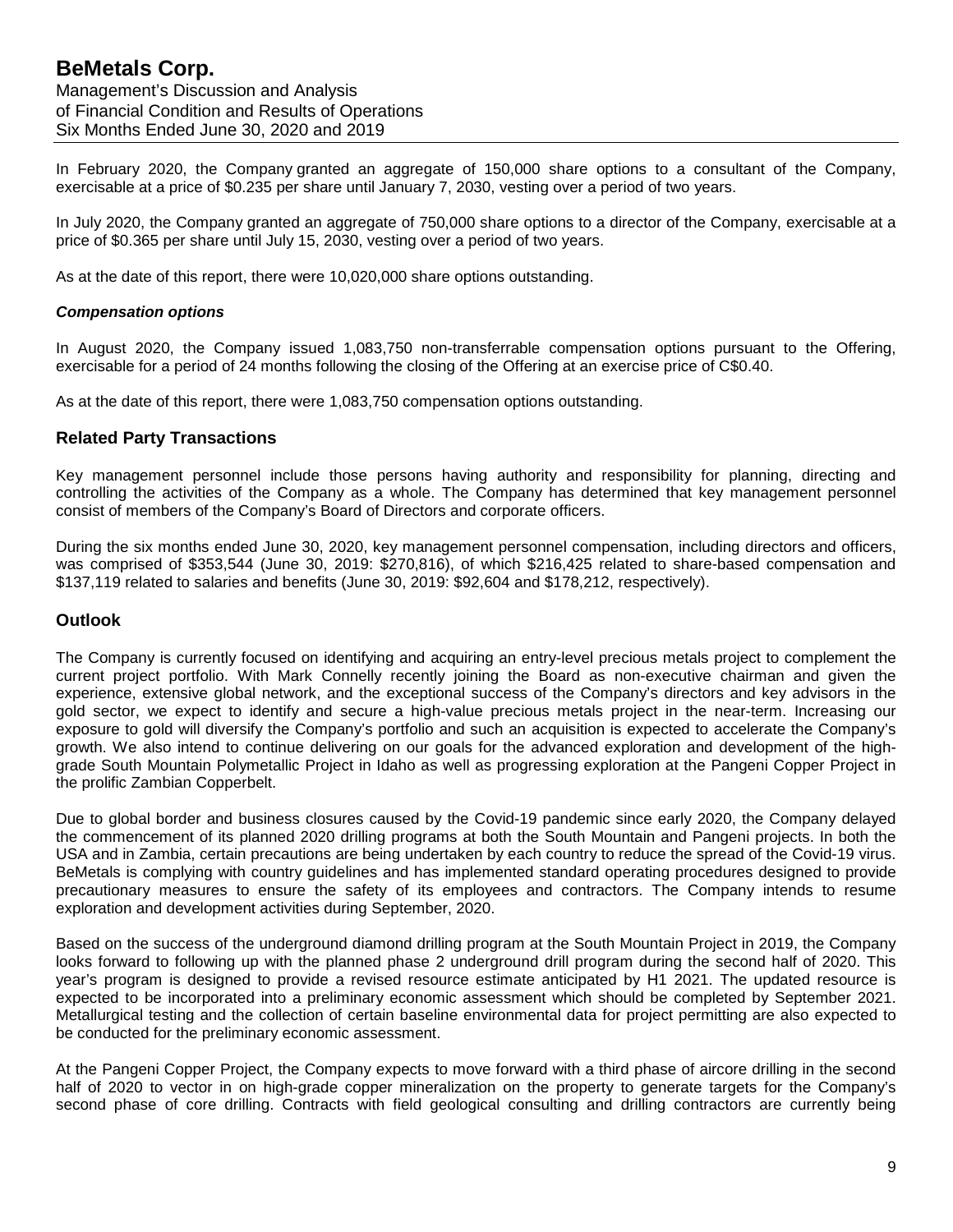finalized. BeMetals has worked with its partners, Copper Cross Zambia Limited and Pangeni Mineral Resources Limited, to plan the 2020 exploration program.

BeMetals' overall objective is to become a significant base and precious metals producer through the acquisition of quality exploration, development and production stage projects. This strategy is directed by the Board, key members of which have an extensive, proven track-record in delivering considerable value in the mining sector through the discovery and building of mines. The Board, its advisors, and senior management also provide outstanding deal flow of project opportunities to the Company based upon an extensive international minerals business network of contacts.

## **Critical Accounting Policies and Estimates**

The Company has prepared the accompanying financial statements in accordance with IFRS. Significant accounting policies are described in Note 3 of the Company's financial statements as at and for the year ended December 31, 2019, except for newly adopted accounting policies as noted below.

The preparation of financial statements in conformity with IFRS requires management to make estimates and assumptions that affect the reported amounts of assets and liabilities and disclosure of contingent assets and liabilities at the date of the financial statements and the reported amounts of expenses during the reporting period. Actual outcomes could differ from these estimates.

## **Financial Instruments and Financial Risk Management**

#### *Financial Risk Management*

Cash, deposits, amounts receivable, and trade and other payables are held at amortized cost which approximates fair value due to the short-term nature of these instruments. Common shares of publicly traded companies included in investments are classified as FVOCI. The South Mountain Option is classified as fair value through profit or loss.

#### *Financial Instrument Risk Exposure*

The Company is exposed in varying degrees to a variety of financial instrument related risks. The type of risk exposure and the way in which such exposure is managed is provided as follows:

#### **Credit risk**

Credit risk arises from the potential for non-performance by counterparties of contractual financial obligations. The Company's exposure to credit risk is on its cash and amounts receivable. The Company reduces its credit risk by maintaining its bank accounts at a large international financial institution. The maximum exposure to credit risk is equal to the carrying value of these financial assets.

#### **Liquidity risk**

Liquidity risk is the risk that the Company will not be able to meet its financial obligations as they fall due. The Company has a planning and budgeting process in place to help determine the funds required to support the Company's normal operating requirements on an ongoing basis. The Company attempts to ensure there is sufficient access to funds to meet on-going business requirements, taking into account its current cash position and potential funding sources. As at June 30, 2020, the Company had current liabilities of \$1,396,785 and a working capital deficit of \$927,183.

The Company also has commitments or option payments arising in 2020 and 2021 as outlined in the South Mountain and Pangeni projects discussions earlier in this report.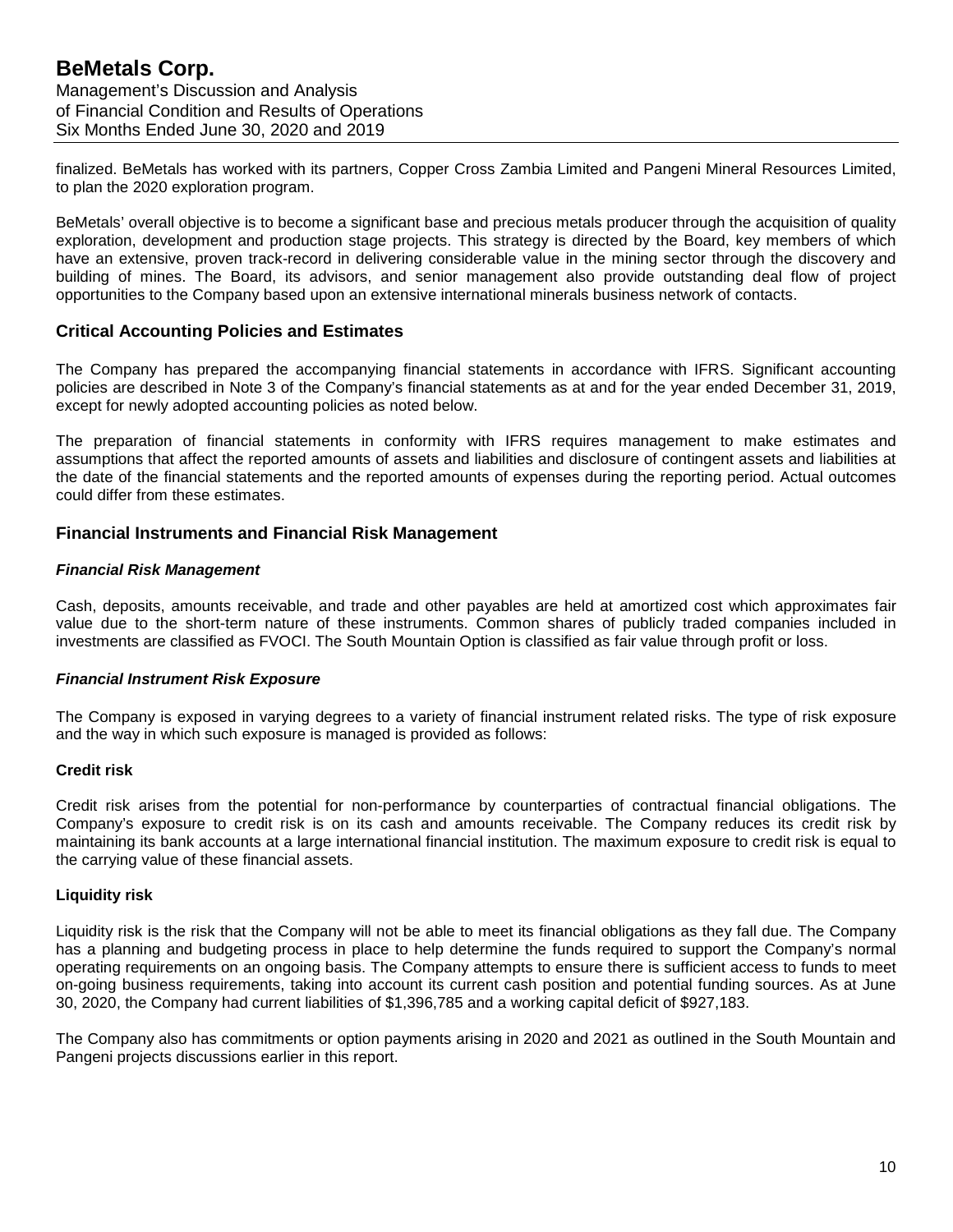#### **Foreign currency risk**

Foreign currency risk is the risk that the fair values of future cash flows of a financial instrument will fluctuate because they are denominated in currencies that differ from the Company's functional currency. The Company's reporting currency is the Canadian dollar and major purchases are transacted in Canadian and US dollars. A portion of the Company's exploration and evaluation expenditures are incurred in Zambia, but are predominantly transacted in US dollars. The

Company maintains Canadian and US dollar bank accounts in Canada. The Company is subject to gains and losses from fluctuations in the US dollar against the Canadian dollar. The Company held a net monetary liability position of \$1,152,714 in US dollars as of June 30, 2020, with the effect on profit or loss before tax of a 10% fluctuation to the CAD dollar being \$115,271.

#### **Interest rate risk**

Interest rate risk is the risk that the fair value of future cash flows of a financial instrument will fluctuate because of changes in market interest rates. The Company's exposure to interest rate risk relates to its ability to earn interest income on cash balances at variable rates. Changes in short term interest rates will not have a significant effect on the fair value of the Company's cash account.

#### **Price risk**

The Company's ability to raise capital to fund exploration or development activities is subject to risk associated with fluctuations in the market prices of base and precious metals including copper, zinc, silver, gold, and lead, and the outlook for these metals. The Company does not have any hedging or other derivative contracts respecting its operations. In addition, the Company's investments which are comprised of publicly traded equity securities are subject to price risk.

Market prices for metals historically have fluctuated widely and are affected by numerous factors outside of the Company's control, including, but not limited to, levels of worldwide production, short-term changes in supply and demand, industrial and retail demand, central bank lending, and forward sales by producers and speculators. The Company has elected not to actively manage its commodity price risk, as the nature of the Company's business is in exploration.

Equity price risk is defined as the potential adverse impact on the Company's earnings due to movements in individual equity prices or general movements in the level of the stock market. The Company closely monitors individual equity movements, and the stock market to determine the appropriate course of action to be taken by the Company.

The Company is exposed to price risk with respect to its investment in THMG.

## **Risks and Uncertainties**

The risk factors described below summarize and supplement the risk factors contained in the Company's filing statement dated July 18, 2018, (the "Filing Statement") and available on SEDAR at [www.sedar.com,](http://www.sedar.com/) and should be read in conjunction with the more detailed risk factors outlined in the Filing Statement:

The Company is engaged in the acquisition and exploration of natural resource properties, an inherently risky business, and there is no assurance that economically recoverable resources will ever be discovered and subsequently put into production. Most exploration projects do not result in the discovery of economically recoverable resources.

Exploration activities require large amounts of capital. There is a risk that during the current difficult economic situation the Company will not be able to raise sufficient funds to finance its projects to a successful development and production stage. While the Company's management and technical team carefully evaluate all potential projects prior to committing the Company's participation and funds, there is a high degree of risk that the Company's exploration efforts will not result in discovering economically recoverable resources. The Company depends on the business and technical expertise of its management team and there is little possibility that this dependence will decrease in the near term.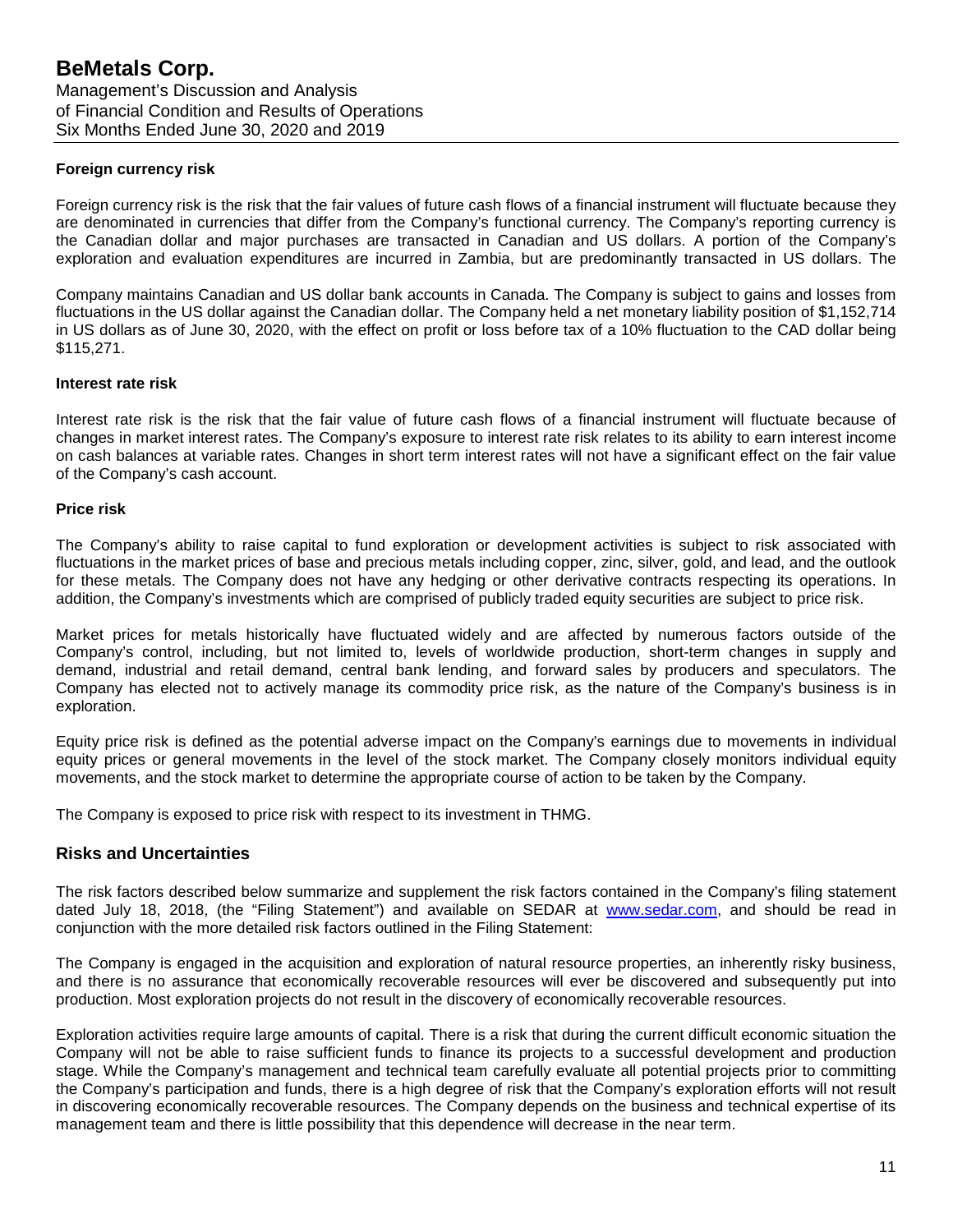There is no guarantee that the Company will exercise its option pursuant to the Pangeni Agreement and/or South Mountain Agreement. The completion and exercise of one or both of those options is affected by the success of the Company's exploration efforts and is contingent upon certain conditions precedent as well as the price of metals which are affected by numerous factors including inflation, investor speculative activities, relative exchange rate of the U.S. dollar to other currencies, global and regional demand and production, global and regional political and economic conditions, and production costs in major producing regions. These factors are beyond the Company's control and are impossible to predict.

#### *New diseases and epidemics (such as COVID-19) may adversely impact the Company's business*

In March 2020, the World Health Organization declared a global pandemic related to the novel coronavirus (COVID-19). The expected impact and extent of the spread of COVID-19, and the duration and intensity of resulting global business disruption and related financial and social impact, are uncertain, and such adverse effects could be material. The mineral exploration sector is expected to be impacted as many local and regional governments have issued public health orders in response to COVID-19, including restricting the movement of people, which could impact the Company's ability to access its properties and undertake exploration programs in the anticipated timeframes.

The actual and threatened spread of COVID-19 globally could adversely affect global economies and financial markets resulting in a prolonged economic downturn and a decline in commodity prices and the value of the Company's share price. The extent to which COVID-19 (or any other disease, epidemic or pandemic) impacts business activity or financial results, and the duration of any such negative impact, will depend on future developments, which are highly uncertain and cannot be predicted, including new information which may emerge concerning COVID-19 and the actions required to contain or treat its impact, among others.

#### **Management's Report on Internal Control over Financial Reporting**

In connection with National Instrument ("NI") 52-109 (Certification of Disclosure in Issuer's Annual and Interim Filings) adopted in December 2008 by each of the securities commissions across Canada, the Chief Executive Officer and Chief Financial Officer of the Company will file a Venture Issuer Basic Certificate with respect to the financial information contained in the unaudited condensed interim consolidated financial statements and the audited annual consolidated financial statements and respective accompanying Management's Discussion and Analysis. The Venture Issuer Basic Certification does not include representations relating to the establishment and maintenance of disclosure controls and procedures and internal control over financial reporting, as defined in NI 52-109.

Additional information relating to the Company is available on SEDAR at [www.sedar.com.](http://www.sedar.com/)

#### **Qualified Person**

The technical information included in this MD&A has been reviewed and approved by John Wilton, CGeol FGS, the Company's CEO and President and a "Qualified Person" as defined by National Instrument 43-101 standards.

#### **Caution Regarding Forward Looking Information**

This Management Discussion and Analysis may contain certain "forward-looking statements" within the meaning of Canadian securities legislation. Forward-looking statements are statements that are not historical facts; they involve predictions, expectations, beliefs, plans, projections, objectives, assumptions or future events or performance and are generally, but not always, identified by the words "expects", "plans", "anticipates", "believes", "intends", "estimates", "projects", "aims", "potential", "goal", "objective", "prospective", and similar expressions, or that events or conditions "will", "would", "may", "can", "could" or "should" occur. Forward-looking statements are based on the beliefs, estimates and opinions of the Company's management on the date the statements are made and they include a number of known and unknown risks and uncertainties and other factors. Consequently, there can be no assurances that such statements will prove to be accurate and actual results and future events could differ materially from those anticipated in such statements.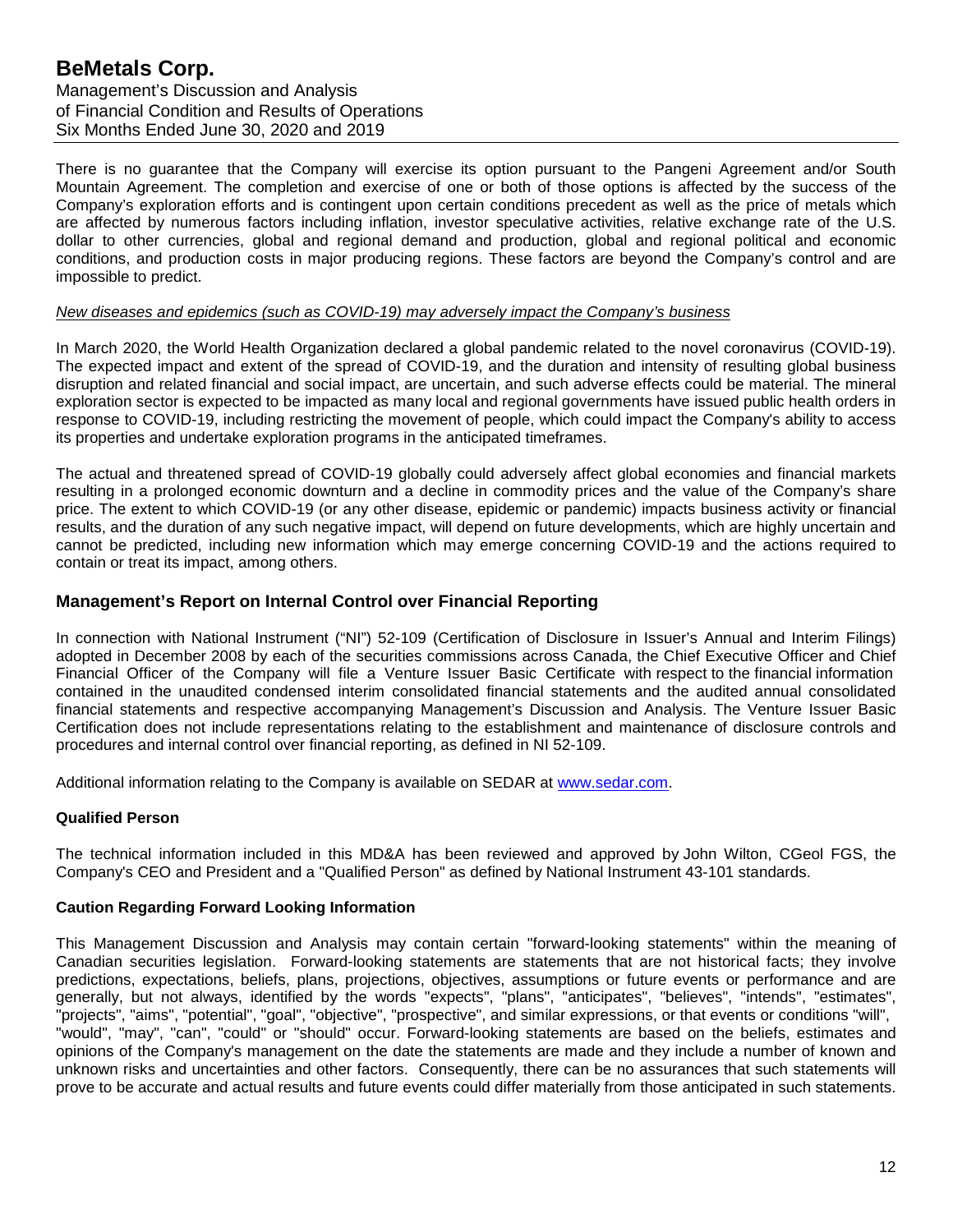# **BeMetals Corp.**

Management's Discussion and Analysis of Financial Condition and Results of Operations Six Months Ended June 30, 2020 and 2019

The following table outlines certain significant forward-looking statements contained in this MD&A and provides the material assumptions used to develop such forward-looking statements and material risk factors that could cause actual results to differ materially from the forward-looking statement:

| <b>Forward</b>                                                                                                                                                                                                                                                | <b>Assumptions</b>                                                                                                                                                                                                                                                                                                                                                                                                                                                                                                                                                                                                                                                                                                                                                                                                                                                                    | <b>Risk Factors</b>                                                                                                                                                                                                                                                                                                                                                                                                                                                                                                                                                                                                                                                                        |
|---------------------------------------------------------------------------------------------------------------------------------------------------------------------------------------------------------------------------------------------------------------|---------------------------------------------------------------------------------------------------------------------------------------------------------------------------------------------------------------------------------------------------------------------------------------------------------------------------------------------------------------------------------------------------------------------------------------------------------------------------------------------------------------------------------------------------------------------------------------------------------------------------------------------------------------------------------------------------------------------------------------------------------------------------------------------------------------------------------------------------------------------------------------|--------------------------------------------------------------------------------------------------------------------------------------------------------------------------------------------------------------------------------------------------------------------------------------------------------------------------------------------------------------------------------------------------------------------------------------------------------------------------------------------------------------------------------------------------------------------------------------------------------------------------------------------------------------------------------------------|
| looking                                                                                                                                                                                                                                                       |                                                                                                                                                                                                                                                                                                                                                                                                                                                                                                                                                                                                                                                                                                                                                                                                                                                                                       |                                                                                                                                                                                                                                                                                                                                                                                                                                                                                                                                                                                                                                                                                            |
| information<br>The Company's<br>anticipated<br>plans, costs,<br>timing and<br>capital for future<br>development of<br>the Company's<br>mineral<br>exploration<br>properties.                                                                                  | Financing will be available for future exploration and<br>development of the Company's properties; the<br>actual results of the Company's exploration and<br>development activities will be favourable;<br>exploration and development costs will not exceed<br>the Company's expectations; the Company will be<br>able to retain and attract skilled staff, all requisite<br>regulatory and governmental approvals for<br>exploration projects and other operations will be<br>received on a timely basis upon terms acceptable to<br>the Company, and applicable political and economic<br>conditions are favourable to the Company; the price<br>of precious and base metals and applicable interest<br>and exchange rates will be favourable to the<br>Company; no title disputes exist with respect to the<br>Company's properties.                                              | Precious and base metals price volatility;<br>uncertainties involved in interpreting<br>geological data and confirming title to<br>acquired properties; the possibility that<br>future exploration results will not be<br>consistent with the Company's<br>expectations; availability of financing for<br>and actual results of the Company's<br>exploration and development activities;<br>increases in costs; environmental<br>compliance and changes in environmental<br>and other local legislation and regulation;<br>interest rate and exchange rate fluctuations;<br>changes in economic and political<br>conditions; the Company's ability to retain<br>and attract skilled staff. |
| The Company's<br>ability to carry<br>out anticipated<br>exploration on<br>its mineral<br>exploration<br>properties.                                                                                                                                           | The operating and exploration activities of the<br>Company for the next twelve months and the costs<br>associated therewith, will be consistent with the<br>Company's current expectations; debt and equity<br>markets, exchange and interest rates and other<br>applicable economic conditions are favourable to<br>the Company.                                                                                                                                                                                                                                                                                                                                                                                                                                                                                                                                                     | Changes in debt and equity markets; timing<br>and availability of external financing on<br>acceptable terms; increases in costs;<br>environmental compliance and changes in<br>environmental and other local legislation<br>and regulation; interest rate and exchange<br>rate fluctuations; changes in economic<br>conditions.                                                                                                                                                                                                                                                                                                                                                            |
| Plans, costs,<br>timing and<br>capital for future<br>exploration and<br>development of<br>the Company's<br>property<br>interests,<br>including the<br>costs and<br>potential impact<br>of complying<br>with existing and<br>proposed laws<br>and regulations. | Financing will be available for the Company's<br>exploration and development activities and the<br>results thereof will be favourable; actual operating<br>and exploration costs will be consistent with the<br>Company's current expectations; the Company will<br>be able to retain and attract skilled staff; all<br>applicable regulatory and governmental approvals<br>for exploration projects and other operations will be<br>received on a timely basis upon terms acceptable to<br>the Company' the Company will not be adversely<br>affected by market competition; debt and equity<br>markets, exchange and interest rates and other<br>applicable economic and political conditions are<br>favourable to the Company' the price of precious<br>and base metals will be favourable to the Company;<br>no title disputes exist with respect to the Company's<br>properties. | Precious and base metals price volatility,<br>changes in debt and equity markets; timing<br>and availability of external financing on<br>acceptable terms; the uncertainties involved<br>in interpreting geological data and<br>confirming title to acquired properties; the<br>possibility that future exploration results will<br>not be consistent with the Company's<br>expectations; increases in costs;<br>environmental compliance and changes in<br>environmental and other local legislation<br>and regulation; interest rate and exchange<br>rate fluctuations; changes in economic and<br>political conditions; the Company's ability to<br>retain and attract skilled staff.   |